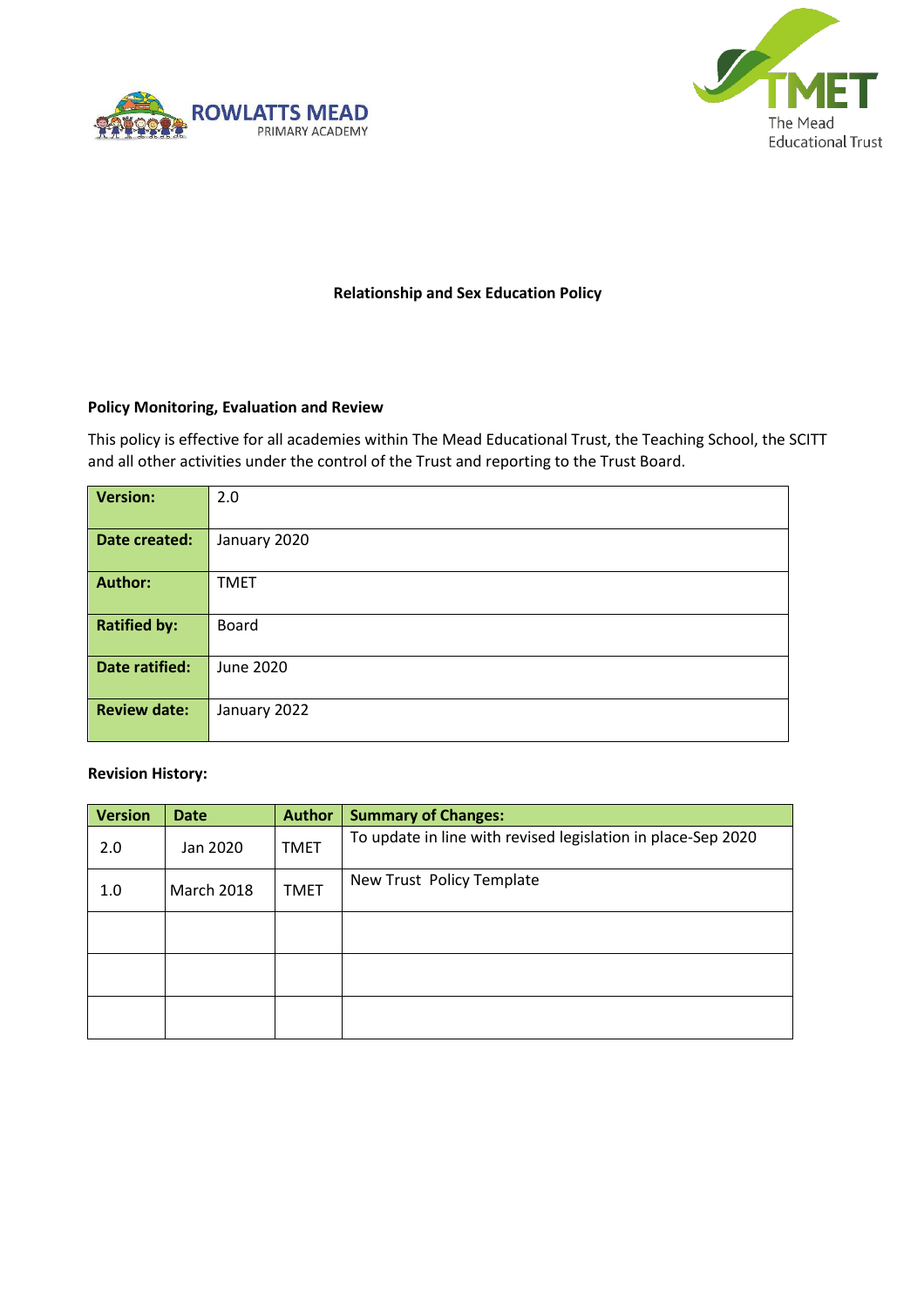## **Contents**

| $\mathbf{1}$ . |                                                                                             |
|----------------|---------------------------------------------------------------------------------------------|
| 2.             |                                                                                             |
| 3.             |                                                                                             |
| 4.             |                                                                                             |
| 5.             |                                                                                             |
| 6.             |                                                                                             |
| 7.             |                                                                                             |
|                |                                                                                             |
|                |                                                                                             |
|                |                                                                                             |
|                |                                                                                             |
| 8.             |                                                                                             |
| 9.             |                                                                                             |
| 10.            |                                                                                             |
|                |                                                                                             |
|                |                                                                                             |
|                | Appendix 2: By the end of secondary school pupils should know  Error! Bookmark not defined. |
|                |                                                                                             |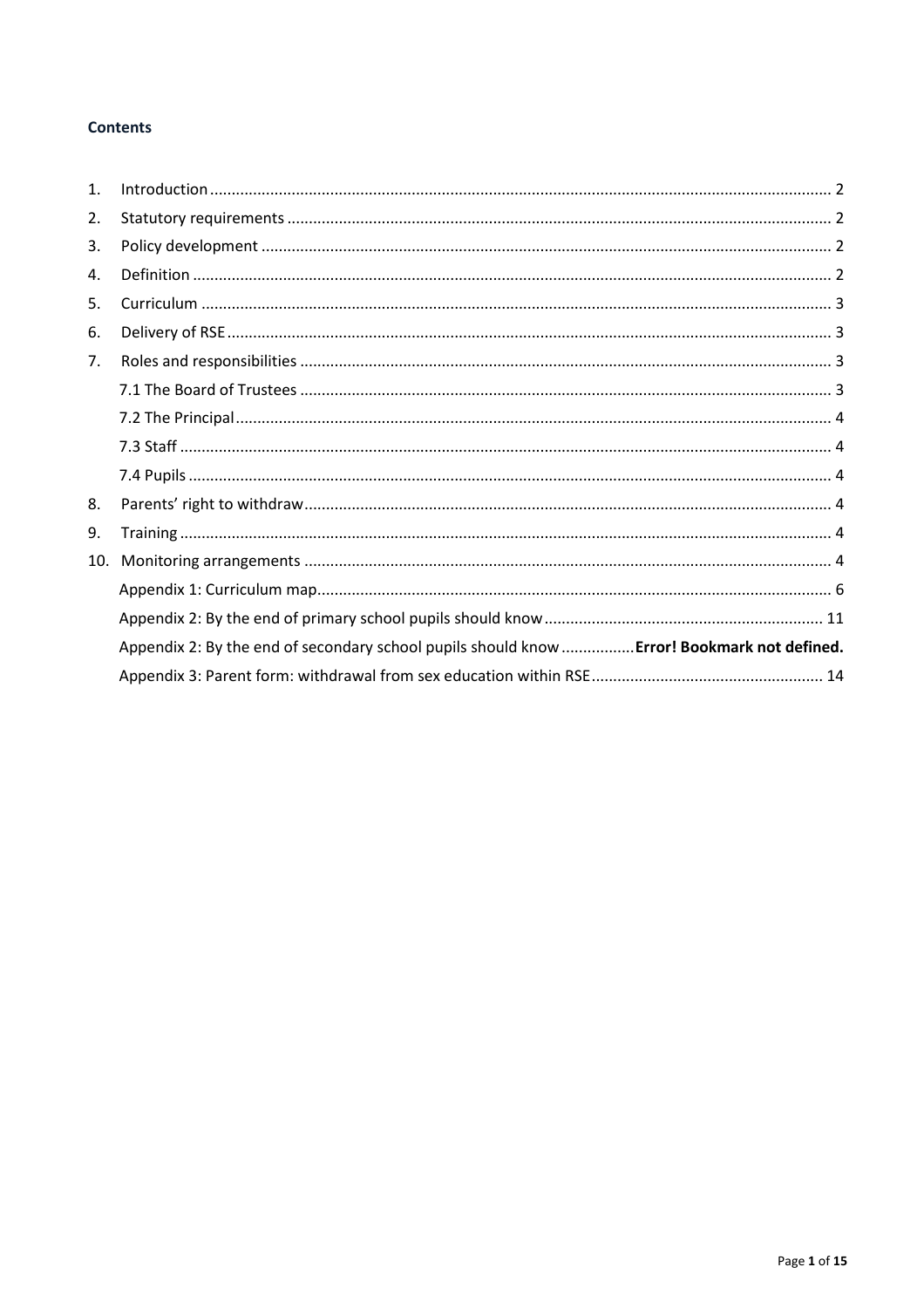### <span id="page-2-0"></span>**1. Introduction**

The aims of relationships and sex education (RSE) at our school are to:

- Provide a framework in which sensitive discussions can take place
- Prepare pupils for puberty, and give them an understanding of sexual development and the importance of health and hygiene
- Help pupils develop feelings of self-respect, confidence and empathy
- Create a positive culture around issues of sexuality and relationships
- Teach pupils the correct vocabulary to describe themselves and their bodies

#### <span id="page-2-1"></span>**2. Statutory requirements**

#### **Primary:**

As a primary school, we must provide relationships and sex education (RSE) to all pupils as per section 34 of the [Children and Social Work Act 2017.](http://www.legislation.gov.uk/ukpga/2017/16/section/34/enacted)

We do not have to follow the National Curriculum but we are expected to offer all pupils a curriculum that is similar to the National Curriculum including requirements to teach science which would include the elements of sex education contained in the science curriculum.

The Trust's funding agreements require it to have regard to RS[E guidance](https://www.gov.uk/government/consultations/relationships-and-sex-education-and-health-education) issued by the Secretary of State, as outlined in section 403 of the [Education Act 1996, when teaching RSE.](http://www.legislation.gov.uk/ukpga/1996/56/contents)

#### <span id="page-2-2"></span>**3. Policy development**

This policy has been developed in consultation with staff, pupils and parents. The consultation and policy development process involved the following steps:

- 1. Review a member of staff or working group pulled together all relevant information including relevant national and local guidance
- 2. Staff consultation all school staff were given the opportunity to review the policy and make recommendations
- 3. Parent/stakeholder consultation parents and any interested parties were invited to attend a meeting about the policy
- 4. Pupil consultation we investigated what exactly pupils want from their RSE (only where this was deemed age appropriate and beneficial).
- 5. Ratification once amendments were made, the policy was shared with Trustees and ratified

#### <span id="page-2-3"></span>**4. Definition**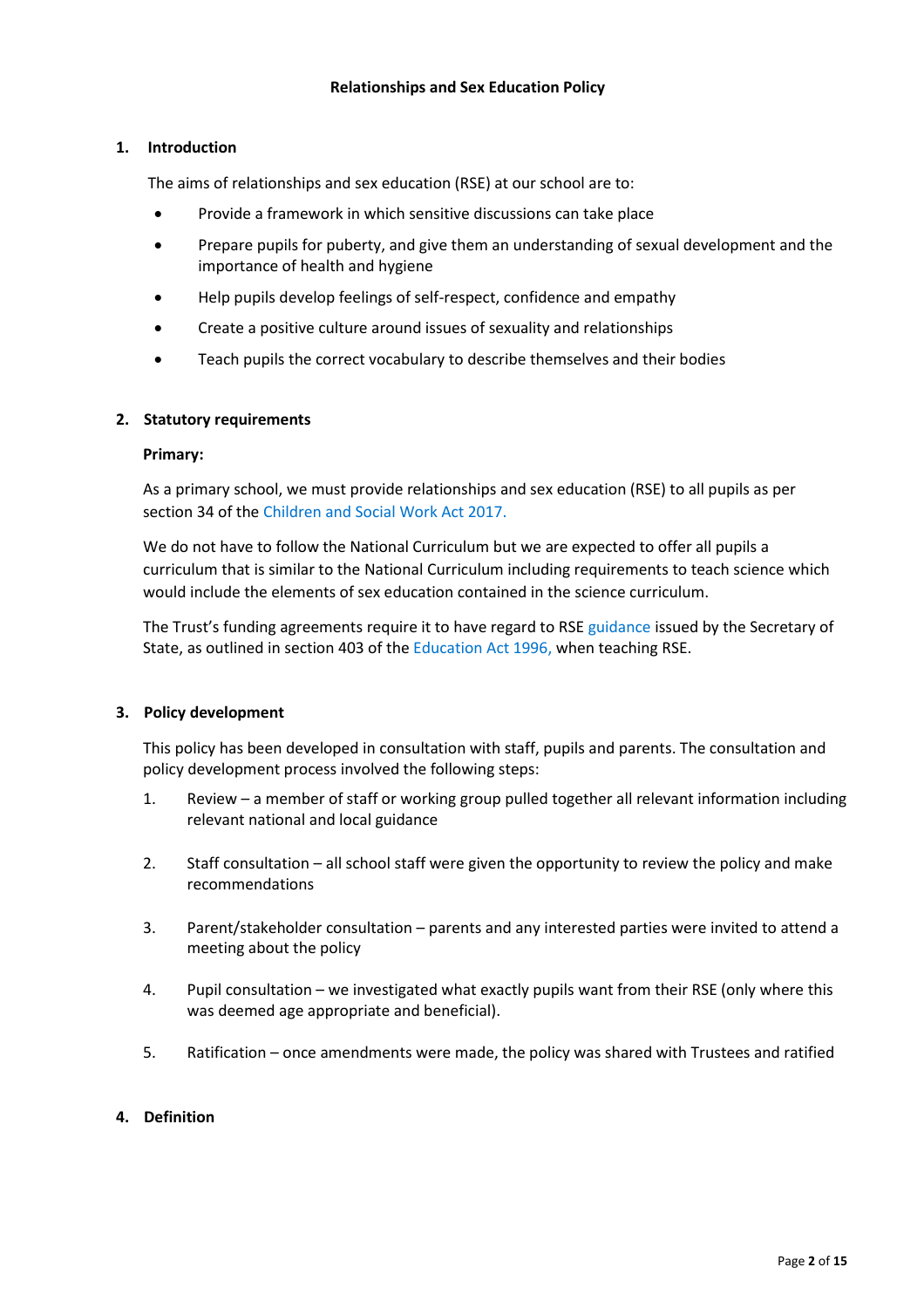RSE is about the emotional, social and cultural development of pupils, and involves learning about relationships, healthy lifestyles, diversity and personal identity.

RSE involves a combination of sharing information, and exploring issues and values.

RSE is not about the promotion of sexual activity.

#### <span id="page-3-0"></span>**5. Curriculum**

Our curriculum is set out as per Appendix 1 but we may need to adapt it as and when necessary.

The curriculum has been developed in consultation with parents, pupils and staff, taking into account the age, needs and feelings of pupils. If pupils ask questions outside the scope of this policy, teachers will respond in an appropriate manner so they are fully informed and don't seek answers online.

If significant or repeated issues occur within the academy or its community these will be addressed through the curriculum.

Primary sex education will focus on:

- Preparing boys and girls for the changes that adolescence brings
- How a baby is conceived and born

For more information about our curriculum, see our curriculum map in Appendix 1.

#### <span id="page-3-1"></span>**6. Delivery of RSE**

RSE is taught within the personal, social, health and economic (PSHE) education curriculum. Biological aspects of RSE are taught within the science curriculum, and other aspects are included in religious education (RE).

Relationships education focuses on teaching the fundamental building blocks and characteristics of positive relationships including:

- Families and people who care for me
- Caring friendships
- Respectful relationships
- Online relationships
- Being safe

For more information about our RSE curriculum, see Appendices 1 and 2.

These areas of learning are taught within the context of family life taking care to ensure that there is no stigmatisation of children based on their home circumstances (families can include single parent families, LGBT parents, families headed by grandparents, adoptive parents, foster parents/carers amongst other structures) along with reflecting sensitively that some children may have a different structure of support around them (for example: looked after children or young carers).

#### <span id="page-3-2"></span>**7. Roles and responsibilities**

<span id="page-3-3"></span>7.1 The Board of Trustees

The Board will approve the RSE policy, and hold the Principal to account for its implementation.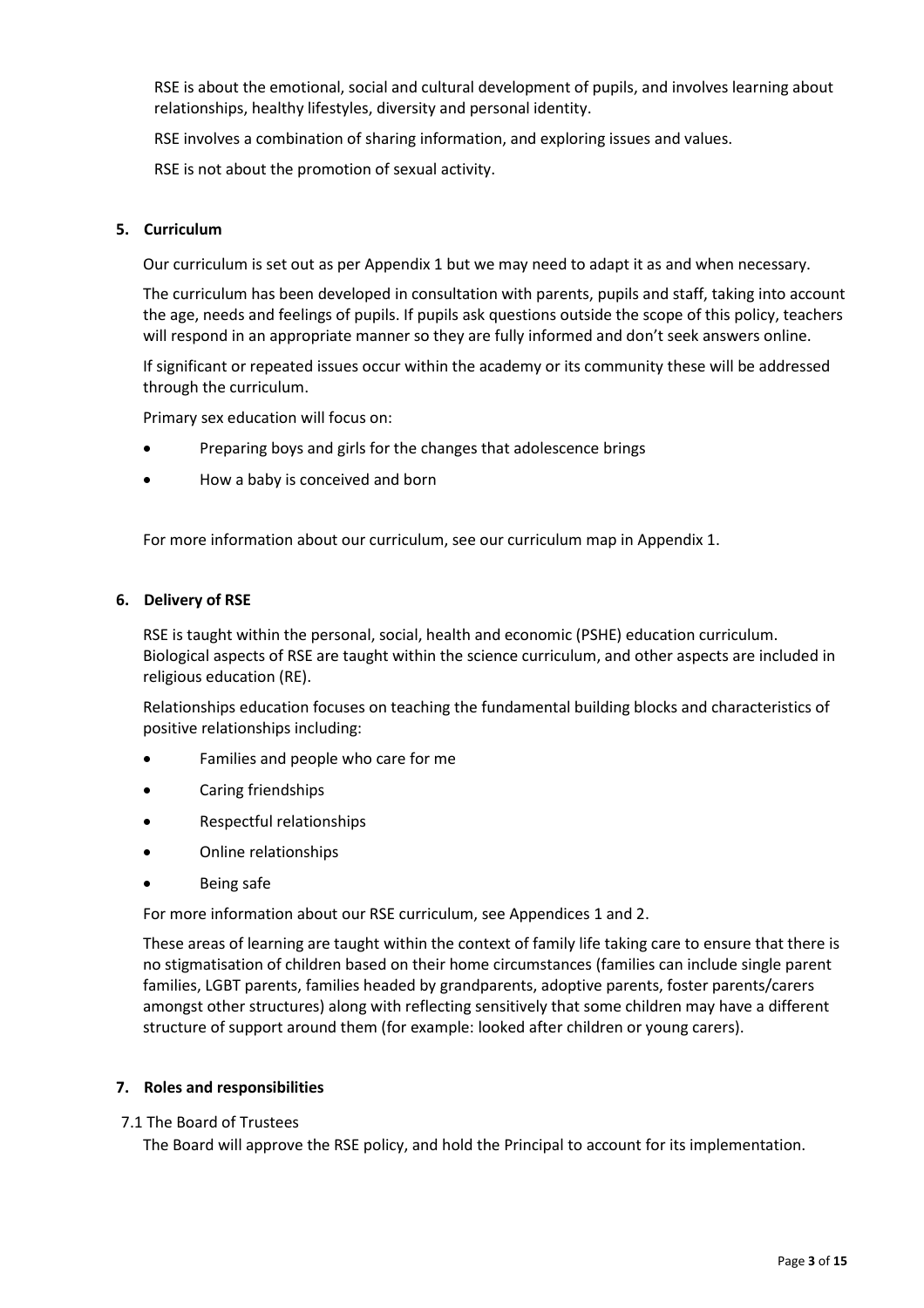## <span id="page-4-0"></span>7.2 The Principal

The Principal is responsible for ensuring that RSE is taught consistently across the school, and for managing requests to withdraw pupils from [non-statutory/non-science] components of RSE (see section 8).

#### <span id="page-4-1"></span>7.3 Staff

Staff are responsible for:

- Delivering RSE in a sensitive way
- Modelling positive attitudes to RSE
- Monitoring progress
- Responding to the needs of individual pupils
- Responding appropriately to pupils whose parents wish them to be withdrawn from the [non-statutory/non-science] components of RSE

Staff do not have the right to opt out of teaching RSE. Staff who have concerns about teaching RSE are encouraged to discuss this with the Principal.

All teachers at Rowlatts Mead are responsible for teaching RSE in their year groups.

#### <span id="page-4-2"></span>7.4 Pupils

Pupils are expected to engage fully in RSE and, when discussing issues related to RSE, treat others with respect and sensitivity.

#### <span id="page-4-3"></span>**8. Parents' right to withdraw**

Parents do not have the right to withdraw their children from relationships education.

Parents have the right to withdraw their children from the [non-statutory/non-science] components of sex education within RSE.

Requests for withdrawal should be made by first discussing any issues with the Principal and then by using the form found in Appendix 3 of this policy and addressed to the Principal.

Alternative work will be given to pupils who are withdrawn from sex education.

#### <span id="page-4-4"></span>**9. Training**

Staff are trained on the delivery of RSE as part of their induction and it is included in our continuing professional development calendar.

#### <span id="page-4-5"></span>**10. Monitoring arrangements**

The delivery of RSE at Rowlatts Mead is monitored by Amanda Snell PSHE lead through:

Planning

Learning walks

Work Scrutiny

Pupil Interviews

Pupils' development in RSE is monitored by class teachers as part of our internal assessment systems.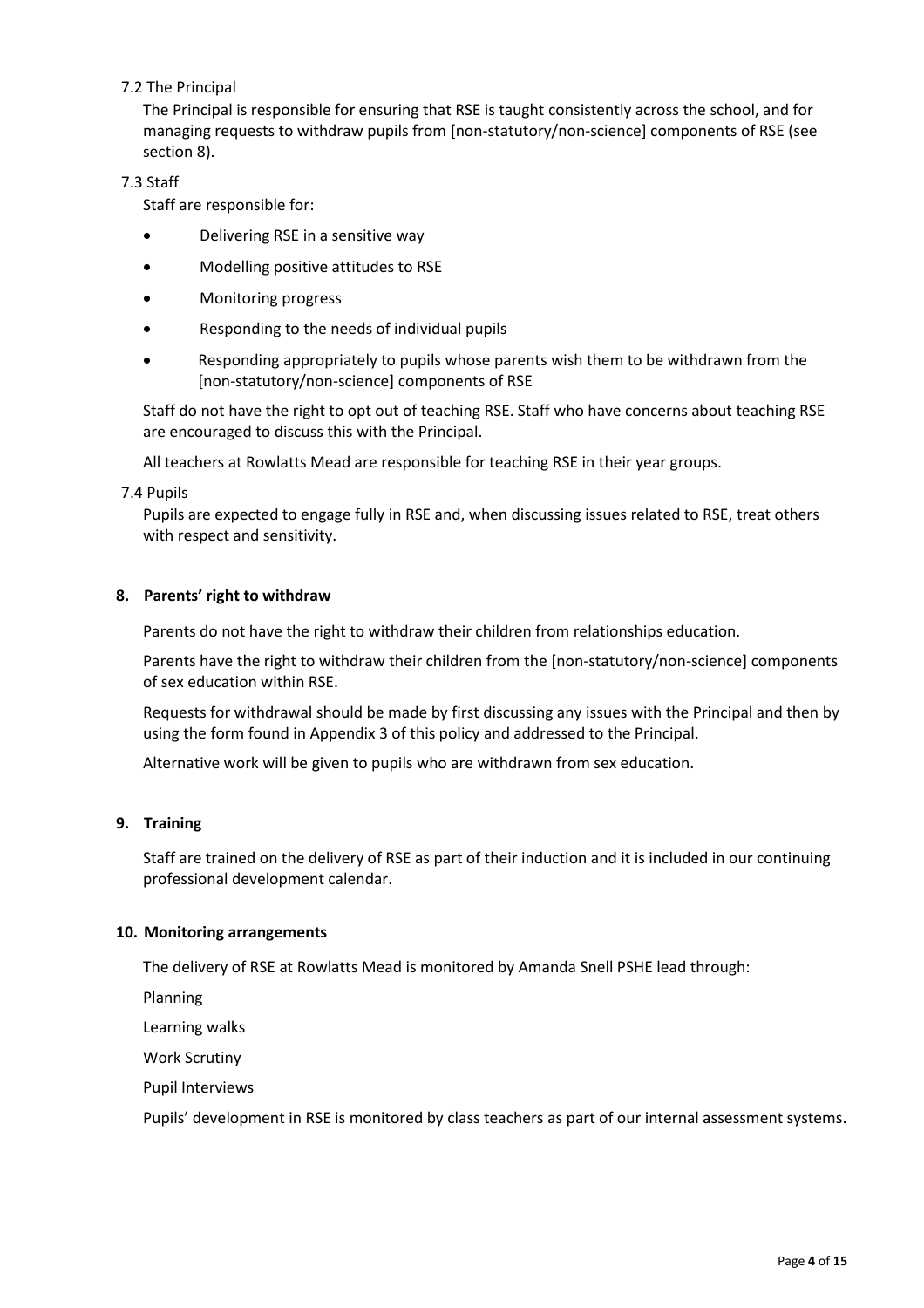This policy will be reviewed by TMET every three years or when legislation changes. At every review, the policy will be approved by the Board of Trustees.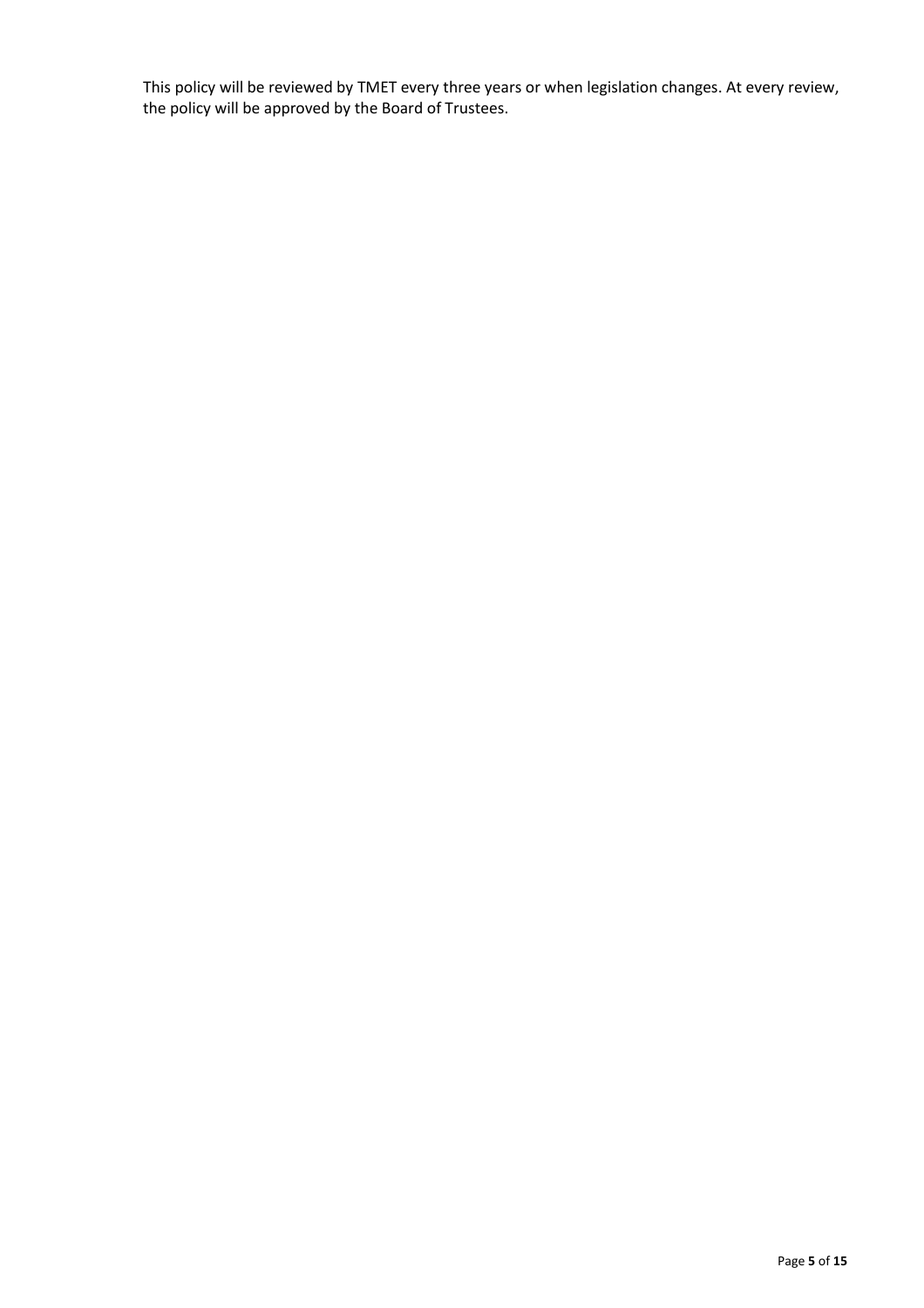<span id="page-6-0"></span>

| <b>YEAR GROUP</b> | <b>TERM</b>            | <b>TOPIC/THEME DETAILS</b>                                                                                                                                                                                                                                                                                                                                                                | <b>RESOURCES</b>                                                                                                                                                                                                                                               |
|-------------------|------------------------|-------------------------------------------------------------------------------------------------------------------------------------------------------------------------------------------------------------------------------------------------------------------------------------------------------------------------------------------------------------------------------------------|----------------------------------------------------------------------------------------------------------------------------------------------------------------------------------------------------------------------------------------------------------------|
| <b>EYFS</b>       |                        | Everyone's Welcome - the texts will be used alongside the accompanying<br>lesson plans throughout the year during Storytime and in discussion.<br>Learning intentions:<br>To say what I think<br>To understand that it's ok to like different things<br>To make friends with someone different<br>To understand that all families are different<br>To celebrate my family                 | You Choose - Nick Sharratt and<br>Pippa Goodheart<br>Red Rockets and Rainbow Jelly -<br>Sue Heap and Nick Sharratt<br>Blue Chameleon - Emily Gravett<br>The Family Book - Todd Parr<br>Mommy, Mama and Me - Leslea<br>Newman and Carol Thompson                |
| Year <sub>1</sub> | Throughout<br>the year | Everyone's Welcome - the texts will be used alongside the accompanying<br>lesson plans throughout the year during Storytime and in PSHE discussion.<br>Learning intentions:<br>To like the way I am<br>To play with boys and girls<br>To understand that our bodies work in different ways<br>To understand that we share the world with lots of people<br>To accept people are different | That's not how you do it - Ariane<br>Hofman-Maniyar<br>Elmer - David McKee<br>Ten little pirates - Mike Brownlow<br>and Simon Rickerty<br>Max the Champion - Sean<br>Stockdale, Alexandra Strick and Ros<br>Asquith<br>My world, your world - Melanie<br>Walsh |
|                   | <b>Spring Term</b>     | <b>Growing and changing</b><br>How to keep myself safe<br><b>Families and Care</b>                                                                                                                                                                                                                                                                                                        | <b>PANTS - NSPCC</b>                                                                                                                                                                                                                                           |
|                   | <b>Summer Term</b>     | <b>Growing and changing</b><br>Simple life cycle of humans (babies-children-adults)<br>The difference between boy and girl babies<br>Know that there are different types of families<br>Know which people we can ask for help                                                                                                                                                             | <b>Christopher Winter Project</b>                                                                                                                                                                                                                              |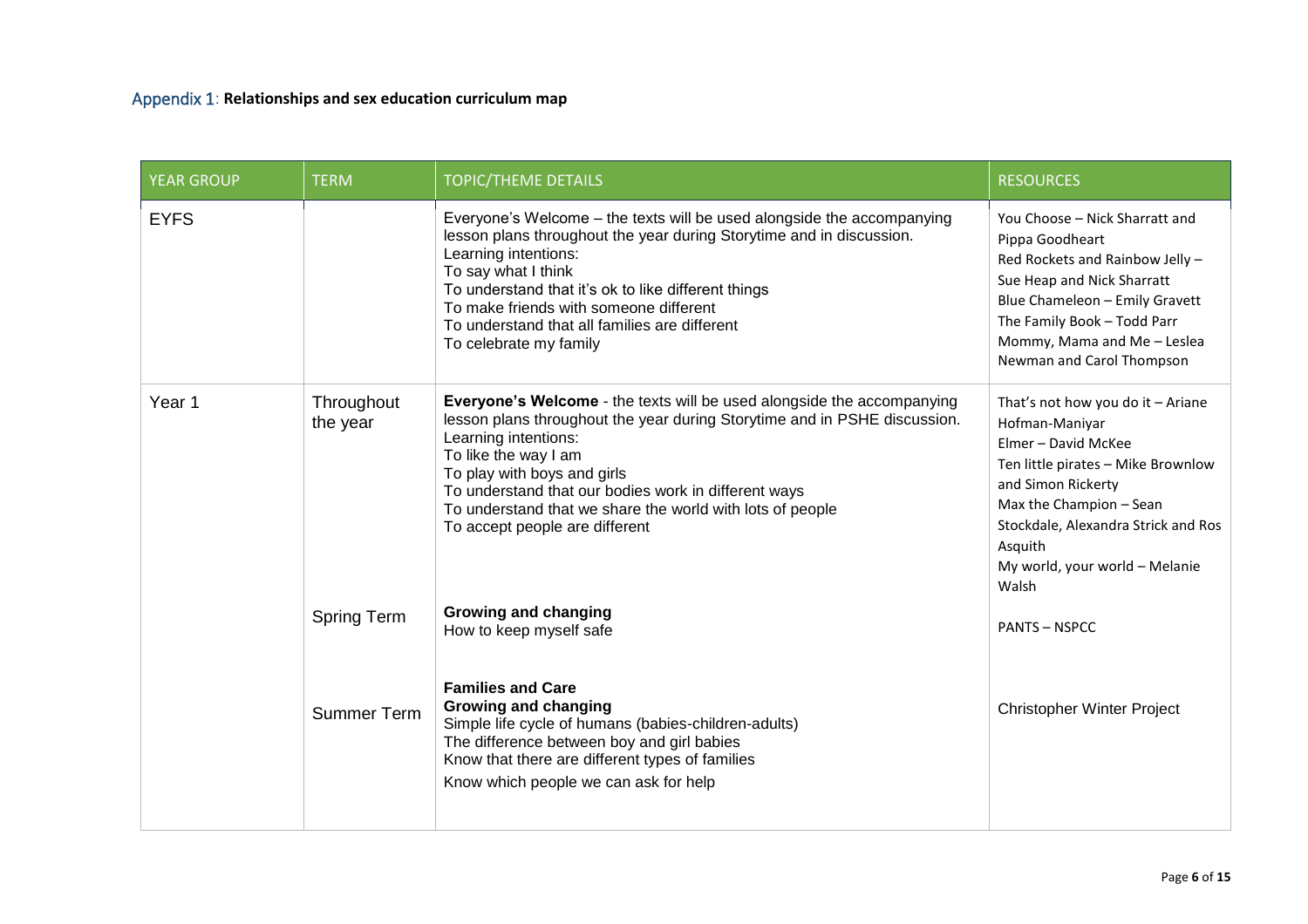| <b>YEAR GROUP</b> | <b>TERM</b>            | <b>TOPIC/THEME DETAILS</b>                                                                                                                                                                                                                                                                                                                                                                | <b>RESOURCES</b>                                                                                                                                                                                                                |
|-------------------|------------------------|-------------------------------------------------------------------------------------------------------------------------------------------------------------------------------------------------------------------------------------------------------------------------------------------------------------------------------------------------------------------------------------------|---------------------------------------------------------------------------------------------------------------------------------------------------------------------------------------------------------------------------------|
| Year <sub>2</sub> | Throughout<br>the year | Everyone's Welcome - the texts will be used alongside the accompanying<br>lesson plans throughout the year during Storytime and in PSHE discussion.<br>Learning intentions:<br>To understand how we share the world<br>To understand what diversity is<br>To understand what makes someone feel proud<br>To be able to work with everyone in my class<br>To communicate in different ways | The great big book of families -<br>Mary Hoffman and Ros Asquith<br>The first slodge - Jeanne Willis<br>The odd egg - Emily Gravett<br>Blown away - Rob Biddulph<br>What the jackdaw saw - Julia<br>Donaldson and Nick Sharratt |
|                   | Spring term            | Growing and changing<br>How to keep myself safe                                                                                                                                                                                                                                                                                                                                           | <b>PANTS - NSPCC</b>                                                                                                                                                                                                            |
|                   | Summer term            | <b>Differences</b><br>Identify and discuss gender stereotypes<br>Identify differences between male and female animals<br>Identify differences between males and females<br>Introduce simple life cycles<br>Name body parts                                                                                                                                                                | Christopher Winter Project<br>Science curriculum                                                                                                                                                                                |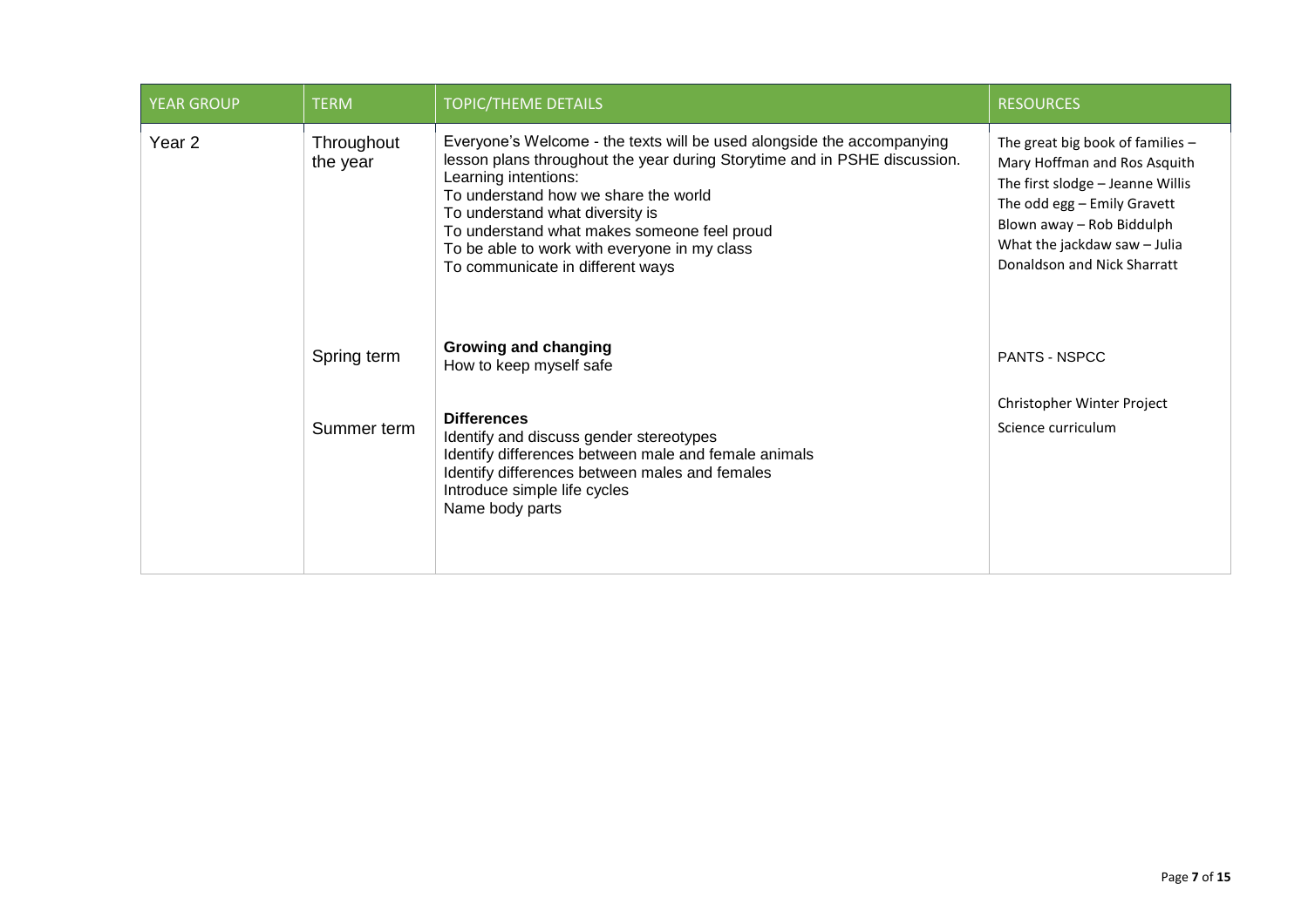| <b>YEAR GROUP</b> | <b>TERM</b>            | <b>TOPIC/THEME DETAILS</b>                                                                                                                                                                                                                                                                                                                                                                                      | <b>RESOURCES</b>                                                                                                                                                                                         |
|-------------------|------------------------|-----------------------------------------------------------------------------------------------------------------------------------------------------------------------------------------------------------------------------------------------------------------------------------------------------------------------------------------------------------------------------------------------------------------|----------------------------------------------------------------------------------------------------------------------------------------------------------------------------------------------------------|
| Year <sub>3</sub> | Throughout<br>the year | Everyone's Welcome - the texts will be used alongside the accompanying<br>lesson plans throughout the year during PSHE and discussion.<br>Learning intentions:<br>To use my pupil voice<br>To understand how difference can affect someone<br>To understand what discrimination means<br>To find a solution to a problem<br>To use strategies to help someone who feels different<br>To be welcoming            | We're all wonders - RJ Palacio<br>Oliver - Birgitta Sif<br>This is our house - Michael Rosen<br>Two monsters - David McKee<br>The Hueys in the new jumper $-$<br>Oliver Jeffers<br>Beegu - Alexis Deacon |
|                   | Summer term            | <b>Differences</b><br>Know some of the similarities and differences between males and females<br>Name the body parts using agreed words<br><b>Personal Space</b><br>Identify types of touch that people like/dislike<br>Discuss importance of personal space<br>Discuss how to deal with unwanted touch<br>Understand who to go to for help<br><b>Different families</b><br>Explore different types of families | <b>Christopher Winter Project</b>                                                                                                                                                                        |
| Year <sub>4</sub> | Throughout<br>the year | Everyone's Welcome - the texts will be used alongside the accompanying<br>lesson plans throughout the year during PSHE and discussion.<br>Lesson intentions:<br>To know when to be assertive<br>To understand why people choose to get married<br>To overcome language as a barrier<br>To be who you want to be                                                                                                 | Dog's don't do ballet - Anna Kemp<br>and Sarah Ogilvie<br>King and King - Linda de Hann and<br>Stern Nijland<br>The way back home - Oliver Jeffers<br>Red: A crayon's story - Michael<br>Hall            |
|                   | Summer term            | <b>Growing and changing</b><br>Describe the main stages of the human life cycle<br>Describe the physical changes that happen when a child grows up<br><b>Puberty</b><br>Know some of the changes that happen in puberty<br>Know the physical and emotional changes that may occur during puberty<br>Understand that children change into adults so they are able to reproduce                                   | Christopher Winter Project<br>Science curriculum                                                                                                                                                         |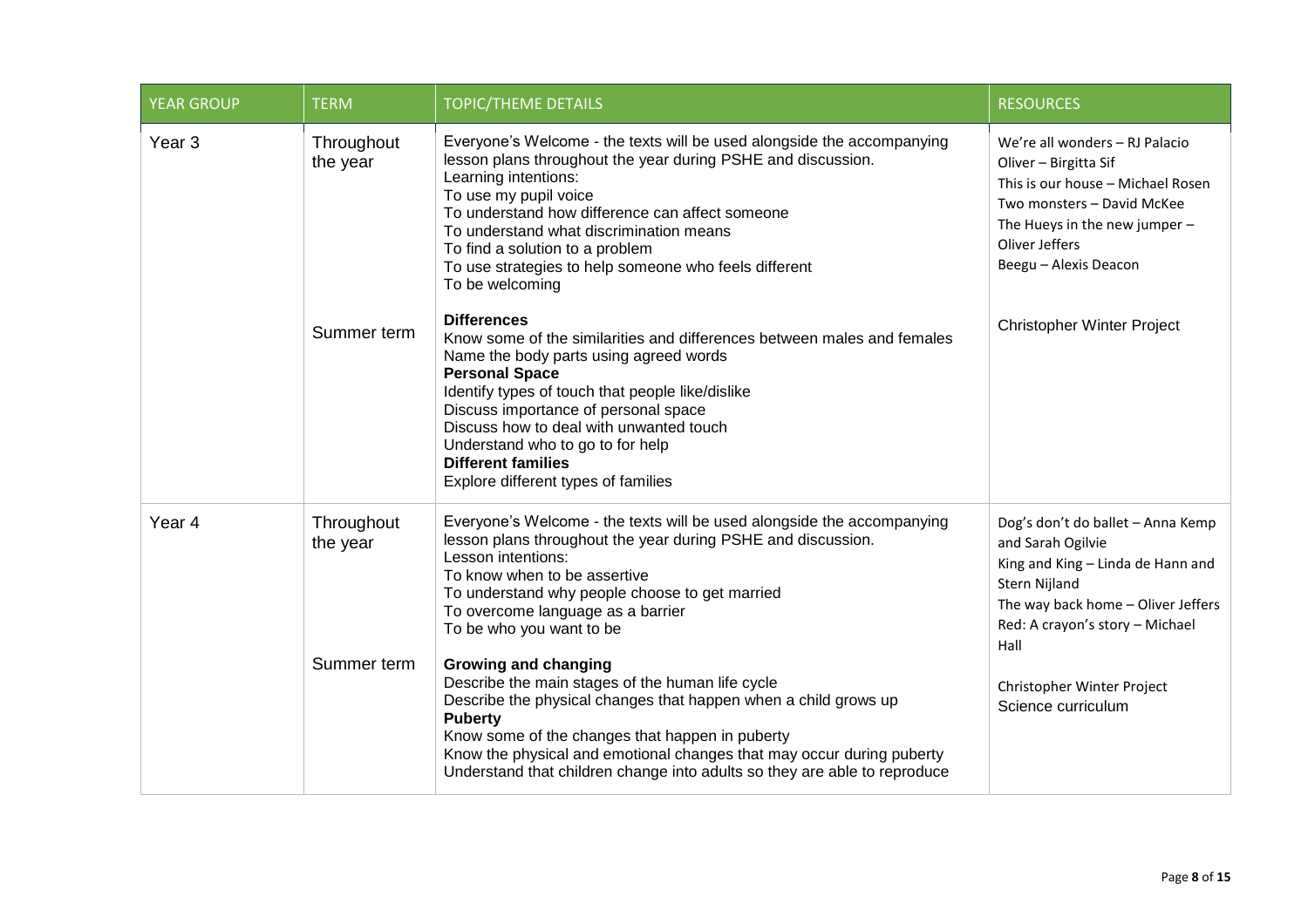| <b>YEAR GROUP</b> | <b>TERM</b>                                                                                                                                                                                                                                                                                                                                                                                     | <b>TOPIC/THEME DETAILS</b>                                                                                                                                                                                                                                                                                                   | <b>RESOURCES</b>                                                                                                                                                                                                                     |
|-------------------|-------------------------------------------------------------------------------------------------------------------------------------------------------------------------------------------------------------------------------------------------------------------------------------------------------------------------------------------------------------------------------------------------|------------------------------------------------------------------------------------------------------------------------------------------------------------------------------------------------------------------------------------------------------------------------------------------------------------------------------|--------------------------------------------------------------------------------------------------------------------------------------------------------------------------------------------------------------------------------------|
| Year 5            | Throughout<br>the year                                                                                                                                                                                                                                                                                                                                                                          | Everyone's Welcome - the texts will be used alongside the accompanying<br>lesson plans throughout the year during PSHE and discussion.<br>Lesson intentions:<br>To learn from our past<br>To recognise when someone needs help<br>To accept people who are different from me<br>To promote diversity<br>To exchange dialogue | Where the poppies grow - Hilary<br>Robinson and Martin Impey<br>How to heal a broken wing - Bob<br>Graham<br>And Tango makes three- Justin<br><b>Richardson and Peter Parnell</b><br>The crow who climbed a tree $-$<br>Gemma Merino |
|                   | Summer term<br><b>Puberty</b><br>Explain the main physical and emotional changes in more detail<br>Ask questions about puberty with confidence<br>Male and female changes<br>Understand how puberty affects the reproductive organs<br>Describe how to manage physical and emotional changes<br>Explore how to keep clean during puberty<br>To know how to get support during emotional changes |                                                                                                                                                                                                                                                                                                                              | Christopher Winter Project<br>Science curriculum                                                                                                                                                                                     |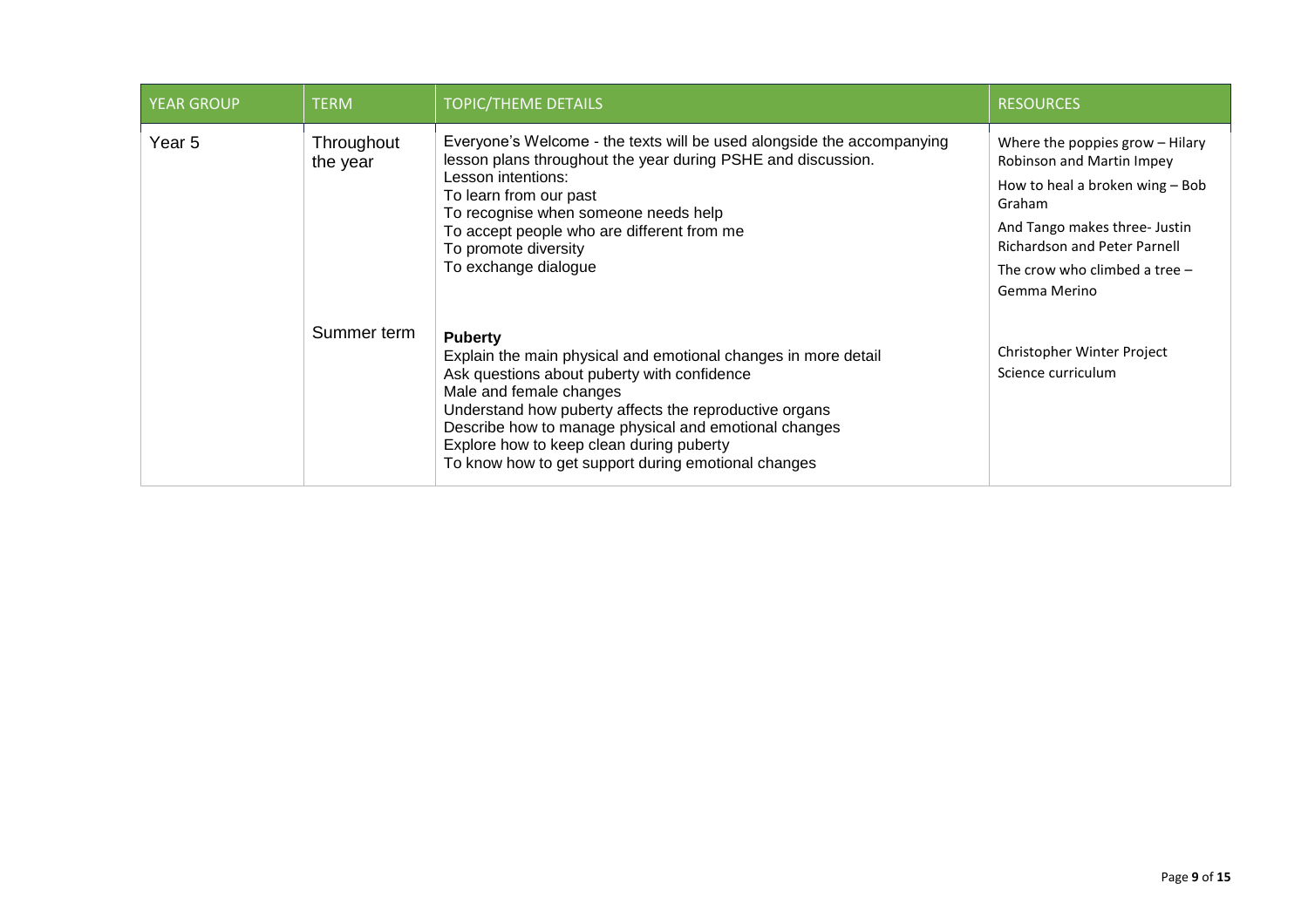| <b>YEAR GROUP</b> | <b>TERM</b>            | <b>TOPIC/THEME DETAILS</b>                                                                                                                                                                                                                                                                                                                                                                                                                                                                                                                                                                                                                                                                                              | <b>RESOURCES</b>                                                                                                                                                                                                                                  |
|-------------------|------------------------|-------------------------------------------------------------------------------------------------------------------------------------------------------------------------------------------------------------------------------------------------------------------------------------------------------------------------------------------------------------------------------------------------------------------------------------------------------------------------------------------------------------------------------------------------------------------------------------------------------------------------------------------------------------------------------------------------------------------------|---------------------------------------------------------------------------------------------------------------------------------------------------------------------------------------------------------------------------------------------------|
| Year <sub>6</sub> | Throughout<br>the year | Everyone's Welcome - the texts will be used alongside the accompanying<br>lesson plans throughout the year during PSHE and discussion.<br>Learning intentions:<br>To promote diversity<br>To challenge the causes of racism<br>To stand up to discrimination<br>To recognise my freedom<br>To overcome fears about difference<br>To welcome difference and stand up to discrimination                                                                                                                                                                                                                                                                                                                                   | The Thing - Simon Puttock and<br>Daniel Egneus<br>Leaf - Sandra Diekman<br>King of the Sky - Nicola Davies and<br>Laura Carlin<br>The Island - Armin Greder<br>My Princess boy - Cheryl Kilodavis<br>Dreams of Freedom - Amnesty<br>International |
|                   | Summer term            | <b>Puberty and reproduction</b><br>Describe how and why the body changes during puberty in preparation for<br>reproduction<br>Talk about puberty and reproduction with confidence<br><b>Understanding relationships</b><br>Discuss different types of adult relationships with confidence<br>Know what form of touching is appropriate<br><b>Conception and pregnancy</b><br>Describe decisions that have to be made before having a baby<br>Know some basic facts about pregnancy and conception<br><b>Communicating in relationships</b><br>To have considered when it is appropriate to share personal/private<br>information in a relationship<br>To know how and where to get support if a relationship goes wrong | Christopher Winter Project                                                                                                                                                                                                                        |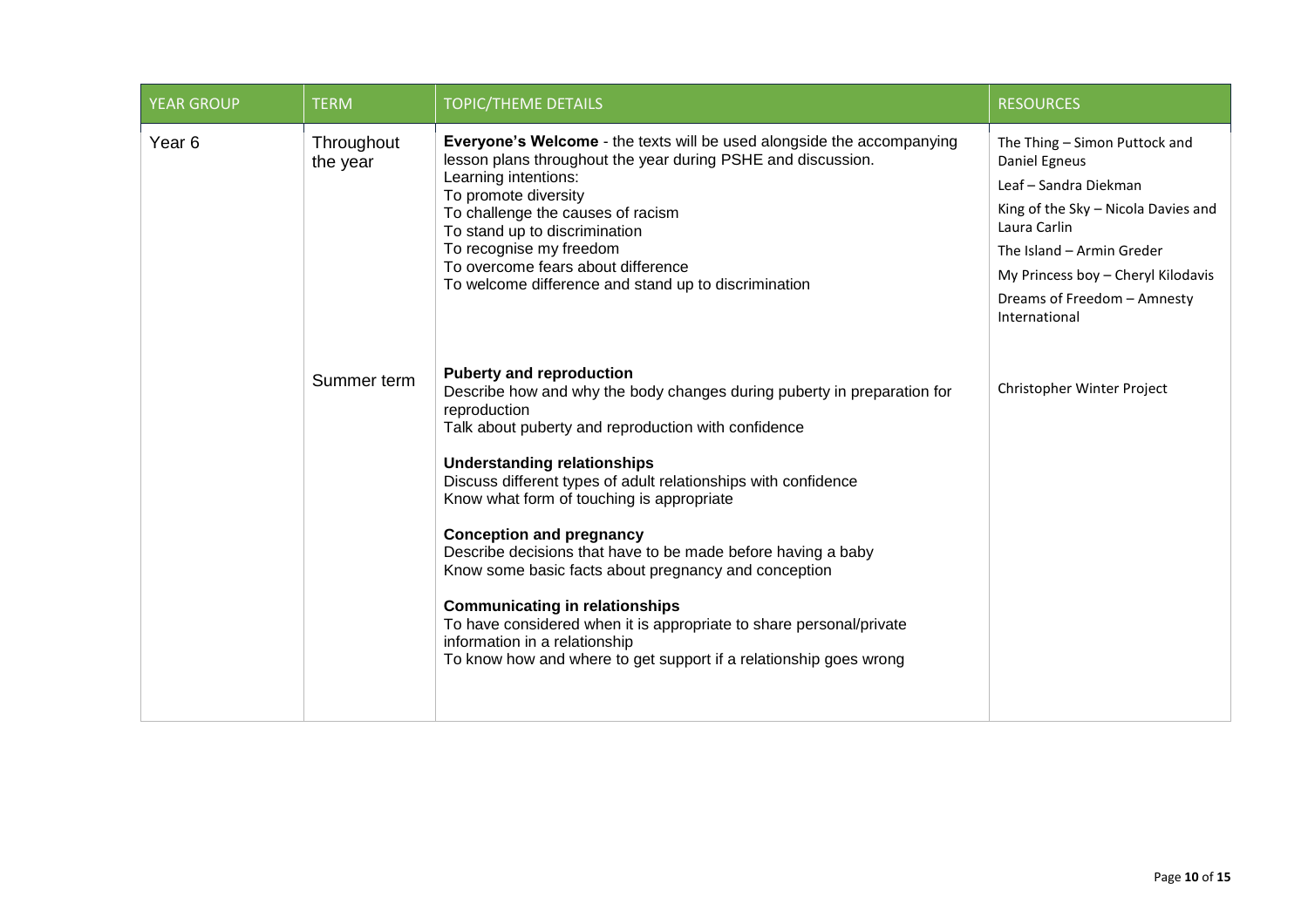# **Appendix 2: By the end of primary school pupils should know**

<span id="page-11-0"></span>

| <b>TOPIC</b>                             | <b>PUPILS SHOULD KNOW</b>                                                                                                                                                                                                                                                                                                                                                                                                                                                                                                                                                                                                                                                                                                                                                                                                                                                                                                                                                                                                                                       |
|------------------------------------------|-----------------------------------------------------------------------------------------------------------------------------------------------------------------------------------------------------------------------------------------------------------------------------------------------------------------------------------------------------------------------------------------------------------------------------------------------------------------------------------------------------------------------------------------------------------------------------------------------------------------------------------------------------------------------------------------------------------------------------------------------------------------------------------------------------------------------------------------------------------------------------------------------------------------------------------------------------------------------------------------------------------------------------------------------------------------|
| Families and people who<br>care about me | That families are important for children growing up because they can give love, security and stability<br>The characteristics of healthy family life, commitment to each other, including in times of difficulty, protection and care for<br>children and other family members, the importance of spending time together and sharing each other's lives<br>That others' families, either in school or in the wider world, sometimes look different from their family, but that they should<br>respect those differences and know that other children's families are also characterised by love and care<br>That stable, caring relationships, which may be of different types, are at the heart of happy families, and are important for<br>children's security as they grow up<br>That marriage represents a formal and legally recognised commitment of two people to each other which is intended to be lifelong<br>How to recognise if family relationships are making them feel unhappy or unsafe, and how to seek help or advice from others if<br>needed |
| Caring friendships                       | How important friendships are in making us feel happy and secure, and how people choose and make friends<br>The characteristics of friendships, including mutual respect, truthfulness, trustworthiness, loyalty, kindness, generosity, trust,<br>sharing interests and experiences and support with problems and difficulties<br>That healthy friendships are positive and welcoming towards others, and do not make others feel lonely or excluded<br>That most friendships have ups and downs, and that these can often be worked through so that the friendship is repaired or even<br>strengthened, and that resorting to violence is never right<br>How to recognise who to trust and who not to trust, how to judge when a friendship is making them feel unhappy or<br>uncomfortable, managing conflict, how to manage these situations and how to seek help or advice from others, if needed                                                                                                                                                           |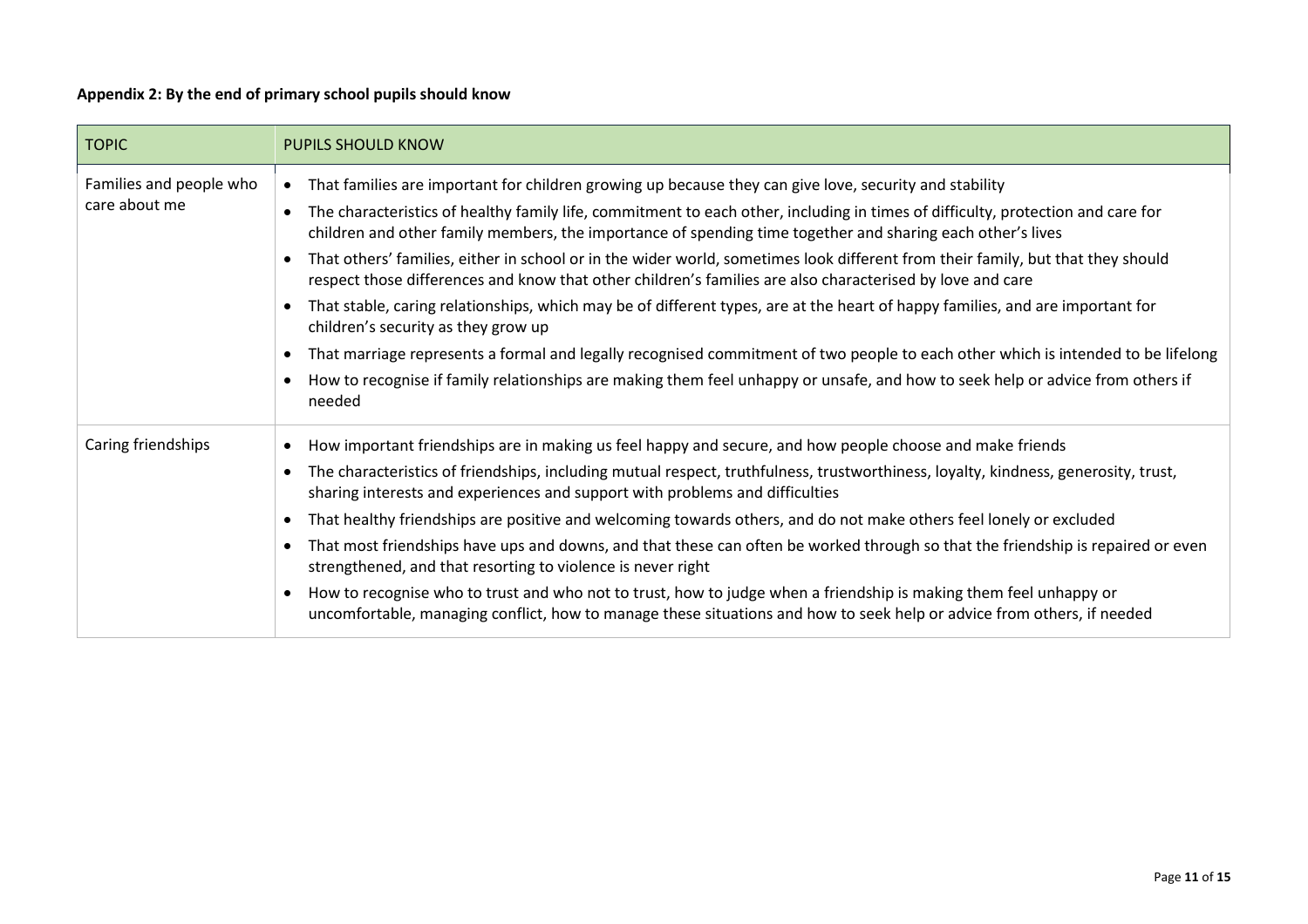| <b>TOPIC</b>             | <b>PUPILS SHOULD KNOW</b>                                                                                                                                                                                                   |  |  |
|--------------------------|-----------------------------------------------------------------------------------------------------------------------------------------------------------------------------------------------------------------------------|--|--|
| Respectful relationships | The importance of respecting others, even when they are very different from them (for example, physically, in character,<br>personality or backgrounds), or make different choices or have different preferences or beliefs |  |  |
|                          | Practical steps they can take in a range of different contexts to improve or support respectful relationships                                                                                                               |  |  |
|                          | The conventions of courtesy and manners                                                                                                                                                                                     |  |  |
|                          | The importance of self-respect and how this links to their own happiness                                                                                                                                                    |  |  |
|                          | That in school and in wider society they can expect to be treated with respect by others, and that in turn they should show due<br>respect to others, including those in positions of authority                             |  |  |
|                          | About different types of bullying (including cyberbullying), the impact of bullying, responsibilities of bystanders (primarily reporting<br>bullying to an adult) and how to get help                                       |  |  |
|                          | What a stereotype is, and how stereotypes can be unfair, negative or destructive                                                                                                                                            |  |  |
|                          | The importance of permission-seeking and giving in relationships with friends, peers and adults                                                                                                                             |  |  |
| Online relationships     | That people sometimes behave differently online, including by pretending to be someone they are not                                                                                                                         |  |  |
|                          | That the same principles apply to online relationships as to face-to face relationships, including the importance of respect for<br>others online including when we are anonymous                                           |  |  |
|                          | The rules and principles for keeping safe online, how to recognise risks, harmful content and contact, and how to report them                                                                                               |  |  |
|                          | How to critically consider their online friendships and sources of information including awareness of the risks associated with<br>people they have never met                                                               |  |  |
|                          | How information and data is shared and used online                                                                                                                                                                          |  |  |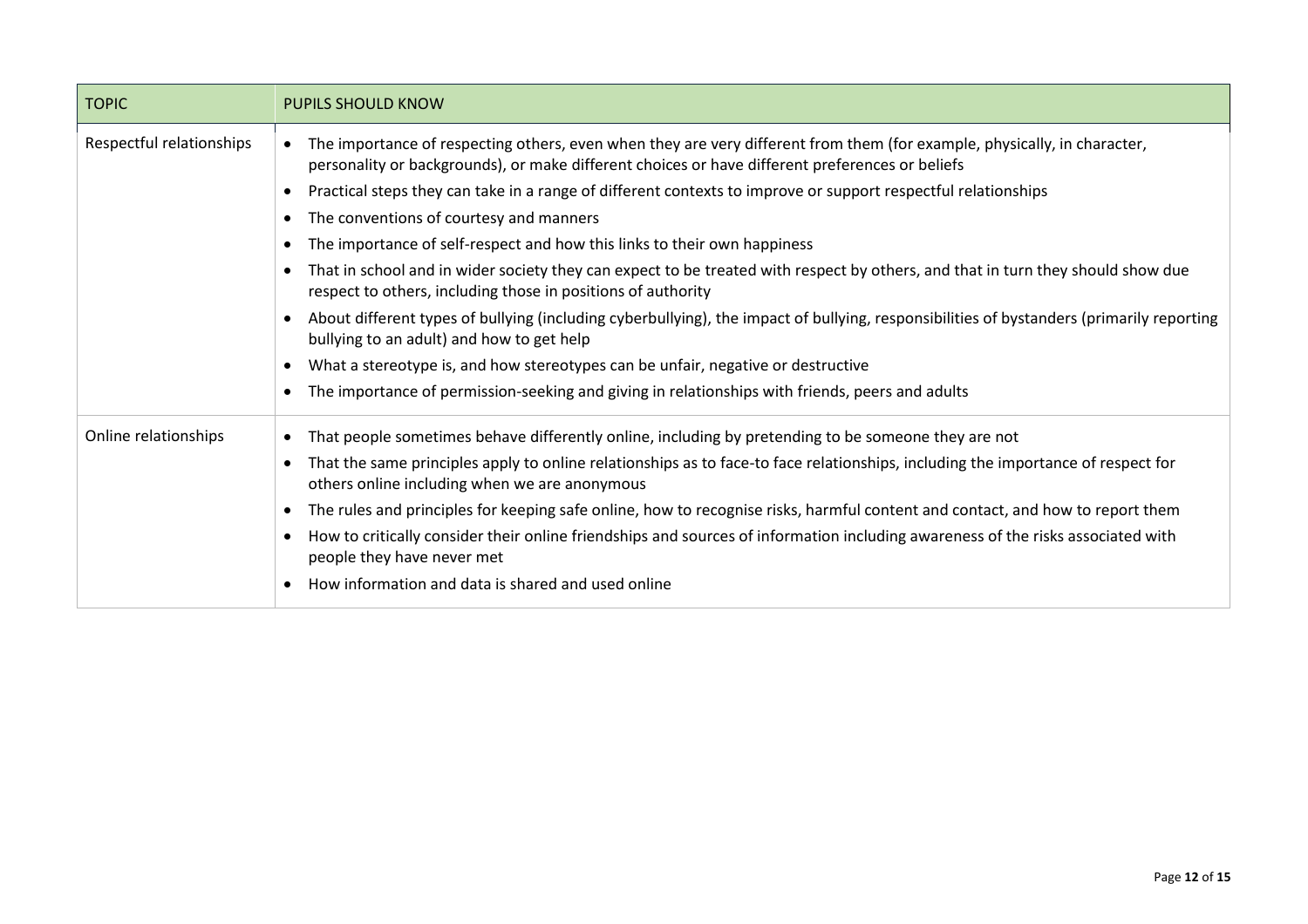| <b>TOPIC</b> | <b>PUPILS SHOULD KNOW</b>                                                                                                                                                   |
|--------------|-----------------------------------------------------------------------------------------------------------------------------------------------------------------------------|
| Being safe   | What sorts of boundaries are appropriate in friendships with peers and others (including in a digital context)                                                              |
|              | About the concept of privacy and the implications of it for both children and adults; including that it is not always right to keep<br>secrets if they relate to being safe |
|              | That each person's body belongs to them, and the differences between appropriate and inappropriate or unsafe physical, and<br>other, contact                                |
|              | How to respond safely and appropriately to adults they may encounter (in all contexts, including online) whom they do not know                                              |
|              | How to recognise and report feelings of being unsafe or feeling bad about any adult                                                                                         |
|              | How to ask for advice or help for themselves or others, and to keep trying until they are heard                                                                             |
|              | How to report concerns or abuse, and the vocabulary and confidence needed to do so                                                                                          |
|              | Where to get advice e.g. family, school and/or other sources                                                                                                                |